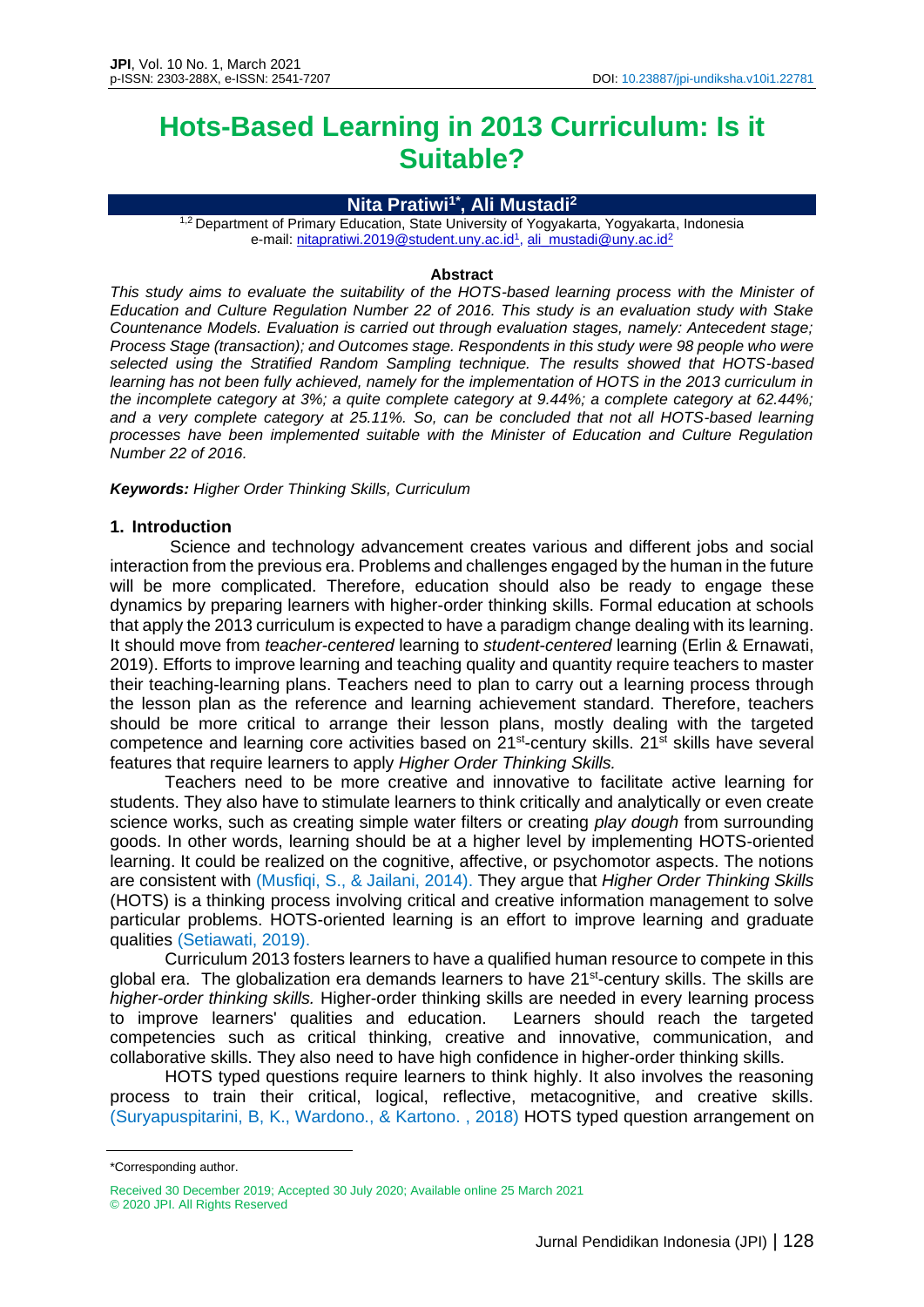learning has the purpose of allowing learners to think divergently instead of convergent. Divergent thinking allows learners to not only answer questions correctly. However, learners need to think several analytical answers and problems on the questions.

The success of HOTS development is also determined by the consistency of the targeted learning outcomes, as stated in the curriculum document and the applied assessment (FitzPatrick, B., & Schultz, H., 2015). The reason is - assessment correlates strongly to teaching and learning (Baird, J., Andrich, D., Hopfenbeck, T. N., & Stobart, G., 2017). The measurement of HOTS should apply understandable instruments for primary school learners. HOTS also require complex thinking activities. (Budsankom, P., Sawangboon, T., Damrongpanit, S., et al., 2015, p. 2650) Argue that HOTS is a skill to determine an answer or target through reasoning processes (Tyas, D., Dian, I. K., 2019). Significant learning allows learners to improve their higher-order thinking skills, mostly dealing with the targeted problem solution through various learning activities. Learning that emphasizes on such matter is known as Higher-Order Thinking Skill Oriented Learning.

*The Australian Council for Educational* Research (ACER) (2015) states that higherorder thinking skills involve analyzing, reflecting, arguing, applying the various concept, arranging, and creating. Higher-order thinking skills is not a skill to memorize, recognize, or repeat. It deals with *problem-solving, critical thinking skills, creative thinking skills, reasoning,* and *decision-making.* One of HOTS learning features is allowing learners to think divergently. It involves several possibilities, alternative answers, and various thoughts.

From the observation of the whole primary schools in Depok district, Special Region of Yogyakarta, many teachers had not effectively applied the expected skills of HOTS-oriented learning. Moreover, some of them also had not understood about HOTS. Researchers applied the already arranged Lesson Plan to find out the learning implementation. It had the purpose of finding out whether the schools had been directed to HOTS for improving the learners' thinking skills or the learning remained on teacher-centered learning style. This learning would only allow learners to observe and memorize materials because HOTS could improve qualified learning from cognitive, affective, and psychomotor aspects. 2013 curriculum requires teachers to make HOTS-oriented learning that allows learners to analyze, evaluate, and create based on the Regulation of Cultural and Educational Ministry Number 22 the Year 2016. Learners should understand, analyze, categorize, manipulate, create, and implement new ways creatively to find a solution toward new problems (Riadi. A, & Retnawati, H, 2014).

It influences the teacher's implementation. Before applying the learning, teachers must arrange Lesson Plan as a reference to promote learning. Many teachers did not understand what HOTS was. It could be seen from the formulations of indicators, objectives, methods, media, learning activities, designed-lesson plans, and learning processes. Many teachers were found not capable of reaching the expected skills of HOTS-oriented learning effectively. The teachers also did not understand about HOTS improvement. Teachers should be able to develop and covert *Lower Order Thinking Skills* into *Higher Order Thinking Skills.* The Lesson Plan design arrangement should initiate it so the HOTS learning process could be carried out in the class.

Learners should master HOTS in 21<sup>st</sup>-century learning (Farisi, 2016; Garcia, 2015). This skill could be mastered when learners are trained in learning. Teachers could use various learning models and HOTS questions to train learners' skills. 2013 curriculum aims to prepare Indonesian humans having life skills, to be creative, productive, innovative, effective, and contributive toward social life, national life, and world civilization (Mendikbud, 2013e, p. 80). Principally, all education levels demand learners to have a high HOTS score. (Baris, 2015; Copley, 2013; Heong, 2012; Lile, 2014; Saltan, F., & Divarci, O. F., 2017)

Various factors influence educational success with the primary objective of improving human resources. One of them is the teacher's skills to promote, assess, and evaluate learning outcomes. The skills are needed to determine the achievement of applied learning based on the curriculum (Budiman, 2014). Learners will learn more comprehensively and understand concepts better with HOTS. It is consistent with the notable characters of learning when learners could demonstrate their understanding of comprehensively and adequately. HOTS allows learners to understand different ideas and notions clearly, argue correctly, solve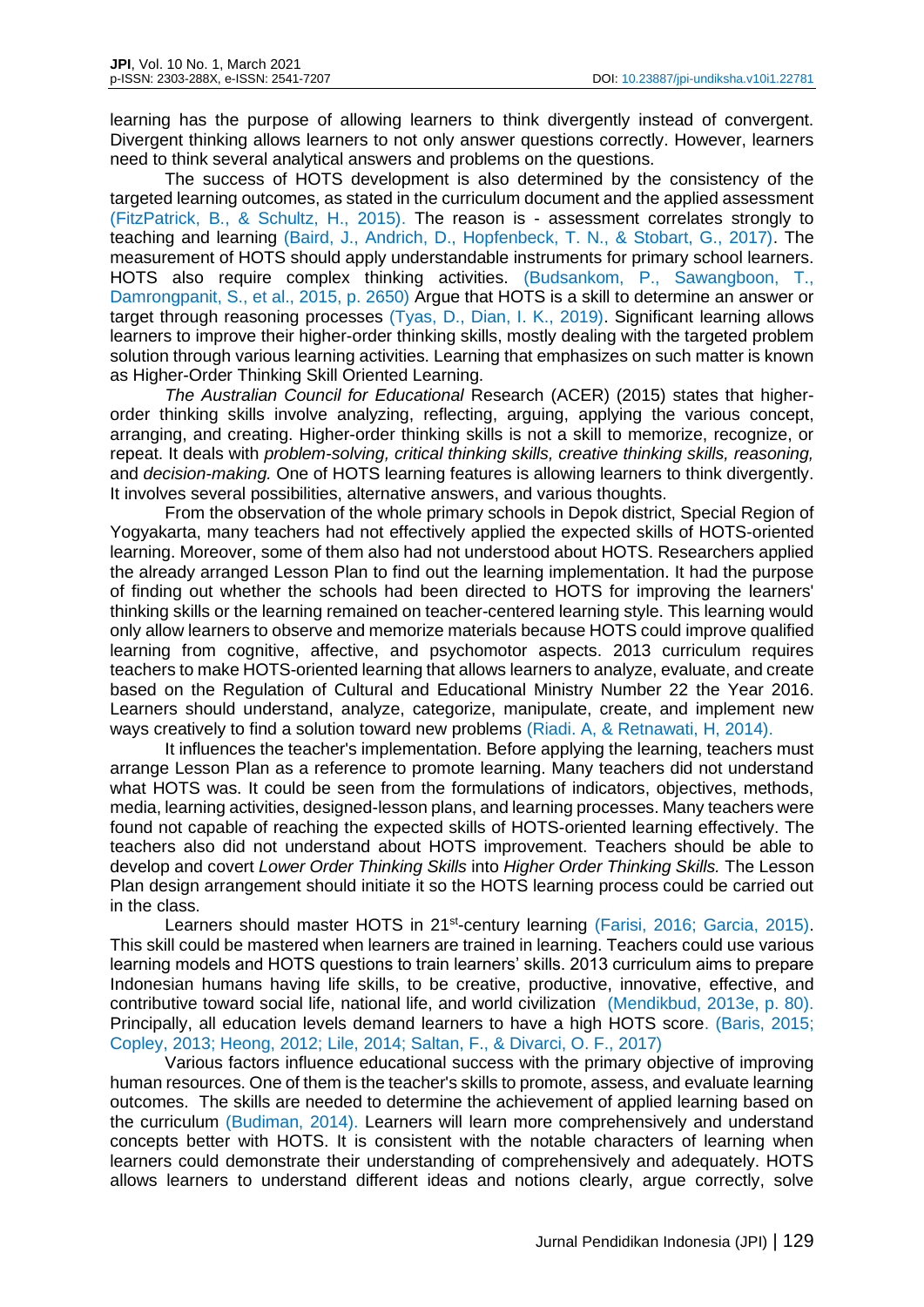problems, construct an explanation, hypothesize, and understand complex matters to be more apparent.

HOTS is learning with productive learning outcome activities, especially in terms of *social cognition,* such as (1) sharing and receiving assistance, (2) transforming and completing information source, (3) collaborating and explaining concepts, (4) sharing various knowledge with peers, (5) sharing and receiving feedback, (6) completing the collaborative task, and (7) contributing to engage with challenges. The Regulation of Cultural and Educational Ministry Number 14 the Year 2018, referring to primary school learners' requirements about the minimum age to enroll (7 years old or minimally six years old started on July 1), then primary school learners could be considered at the level of the concrete stage. However, several fourthgraders of primary schools have been at the formal operational stage. Every development stage has different characteristics. According to Piaget (Byrnes, 2008), development makes a more abstract thought. Abstract thought is a skill to process information concerning objects, principles, and concepts. This thought cannot be physically realized into *Higher Order Thinking skill*s. In a thinking context, abstract thinking is a low thinking level. From the explanation, this research aims to evaluate the process consistence of HOTS-oriented learning promoted in Primary Schools in Depok district, Special Region of Yogyakarta.

## **2. Method**

This research is *mixed-method* research. It combines quantitative and qualitative approaches. On the other hand, the applied evaluation typed is program evaluation, focusing on finding out the 2013 curriculum HOTS implementation at the whole primary schools in Depok district, Special Region of Yogyakarta, based on the National Education rule Minister, number 22, the year 2006. Anderson & Kratwohl's theory was used to evaluate the learning process, especially to evaluate the HOTS of the learners (Anderson, 2001). The applied evaluation model was *Stake Countenance Model*. This model emphasizes two primary matters: *description* and *judgments.* These two matters were obtained through (1) the *Antecedent* stage. It is a description of *the High Order Thinking Skill* learning orientation on the 2013 curriculum. The description deals with teachers' understanding of HOTS in the 2013 curriculum. (2) *Transaction* stage. It describes the implementation of HOTS-oriented learning in the 2013 curriculum. (3) *Outcome* stage. It is a measurement of the learning outcomes by using HOTS in the 2013 curriculum.

The research was conducted in Public and Private Primary Schools in Depok, Sleman, Special Region of Yogyakarta. It was carried out in October 2019; The population consisted of primary school teachers in Depok, Sleman, Special Region of Yogyakarta dealing with their HOTS-oriented learning implementation on the 2013 curriculum. The whole population consisted of 652 teachers with an error level of 5%. Thus, the sample to take were 227 teachers. However, based on the teachers' conditions at the schools, two teachers were taken from each school (the lower and higher-level grades). Therefore, the final sample consisted of 30 participants. Here are the research population and sample table. By applying *random sampling*, *stratified cluster random sampling*, and several considerations, the results are: (1) the Public and Private Primary School Teachers, (2) the Lower and Higher Level Grade Teachers. The population and sample could be seen in Table 1.

**Table 1.** The numbers of population and sample

| School                   | <b>Population</b> | ີ≏mnle |
|--------------------------|-------------------|--------|
| The Whole Depok District | 98                | 30     |

Based on the table, the population consists of 98 participants, while the sample consists of 30 participants from the whole Depok distric.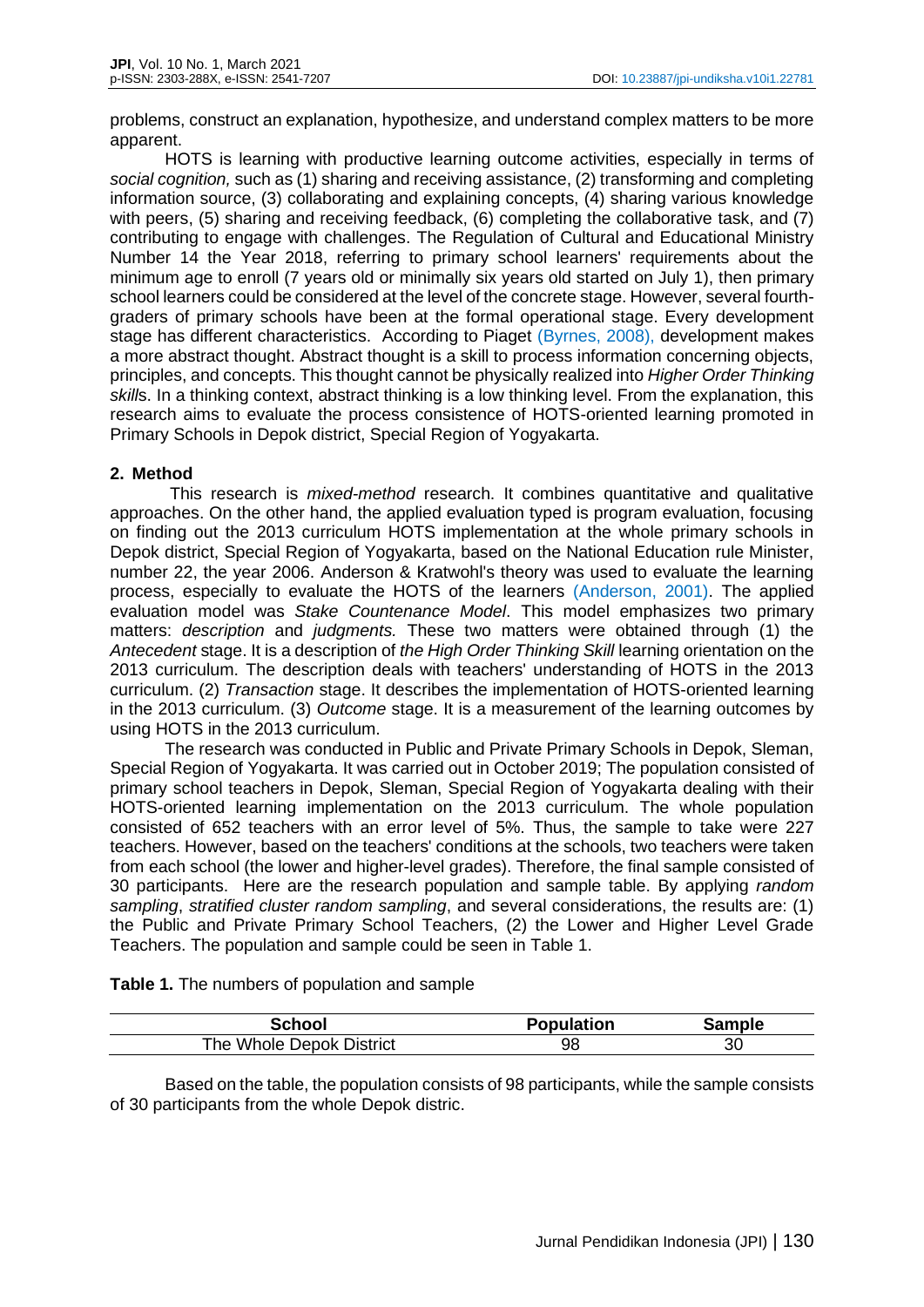#### **3. Result and Discussion**

This research evaluated *Higher-Order Thinking Skill*-oriented learning based on the 2013 curriculum for the whole Primary Schools in Depok, Sleman, Yogyakarta. This research emphasized two things: They were *description* and *judgment*. They were obtained through descriptions on the *antecedent* preliminary stage, *transaction* process stage, and *outcome* stage. The preliminary antecedent stage described HOTS implementation. It was about teachers' understanding concerning HOTS. The *transaction* process dealt with HOTS-based learning management. This stage described HOTS-based learning implementation on the field. Then, the last one dealt with the *outcome* stage. It consisted of HOTS-based learning assessment. Several categories to assess them were based on the Regulation of Cultural and Educational Ministry Number 104 the Year 2014 about Learning Outcomes from Educators at Primary and Senior Education levels.

The minimum mastery standard criterion for the cognitive aspect reached an average score of 2.67 (Fair) labeled (B). The minimum mastery standard criterion reached an optimum achievement score of 2.67 (fair) labeled (B-). The minimum standard mastery criterion for affective aspect (BC of CC-1 and CC-2) reached a predicate of B, minimally 2.85.

| <b>Number</b> | <b>Score Range</b> | <b>Criteria</b>              | <b>Total</b>     | Percentage |
|---------------|--------------------|------------------------------|------------------|------------|
|               | $\geq 30,01$       | Very Excellent               | 2                | 6.6%       |
| 2             | 26.2-30.0          | Excellent                    | 5                | 16.6%      |
| 3             | 22.4-26.1          | Low                          | 14               | 46.6%      |
|               | $\leq 22.4$        | Very insufficient            | 9                | 30 %       |
|               |                    | <b>Total</b>                 | 30               | 100 %      |
|               |                    | Percentage<br>οf<br>category | excellent 23.2 % |            |
|               |                    | Lower percentage             |                  | 76.6%      |

**Table 2.** The teachers' conditions toward HOTS-based learning implementation

Based on the table, two teachers, 6.66%, were categorized as very excellent to apply HOTS-based learning. Five teachers were categorized as excellent (16.6%). On the other hand, fourteen teachers were categorized fairly (46.66%). Then, nine teachers were categorized low (30%). The teacher condition data description in the form of a diagram.



**Figure 1.** HOTS-based learning evaluation results.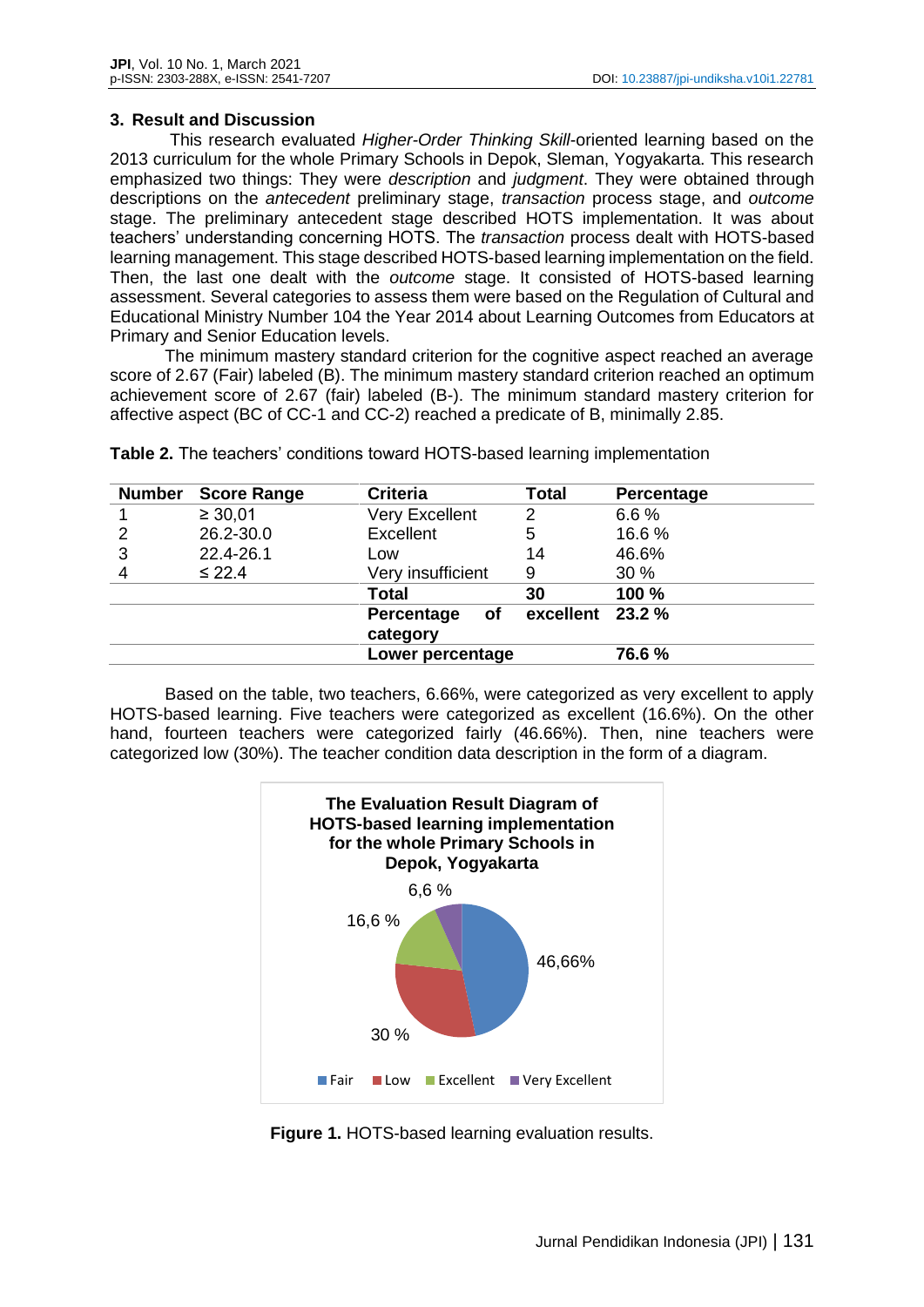The Table shows that low-category teachers' differences are higher than those of excellent category teachers, with a percentage difference of 53.46%. An evaluation tool is an instrument. It determined the teachers' success in sharing the learning objective. This statement is supported by (Basuki, I & Haryanto, 2014). They argue that evaluation is an identification activity to find out whether an already designed program has successfully and efficiently achieved the objectives or not. The ministry has applied an assessment for teachers. It should contain a Higher Order Thinking Skills. This statement is stated in the revised 2013 curriculum concerning the assessment standard domain.

Higher-order thinking is a mental-involvement activity with ideas, objects, and situations through analogical, elaborative, inductive, deductive, and transformative ways (Schraw, 2011). They should show orientation toward complexity, generative knowledge, evidence investigation, and reflection. HOTS requires skills to remember and analyze, synthesize, and evaluate (Yuriza, 2018). The analytical process involved activity in differing, organizing, and interacting. On the other hand, the evaluation process involved checking and criticizing activities. The next one, the creating process, took creating, planning, and producing activities (Hanoum, 2017).

The evaluated matters were the teacher's understanding of HOTS-oriented learning, lesson plan design, and learning realization. HOTS-oriented learning aims to improve the higher-order thinking skill of every learner. The textbooks, either the teacher or learner books in the 2013 curriculum, had been provided by the government. Therefore, teachers should review the curriculum to arrange a syllabus and lesson plan. Teachers had to compose syllabus and learning plans with HOTS orientations. They should analyze the learning materials to keep their consistency to the graduate standard, core competence, and basic competence. All of them should be HOTS-oriented based on Bloom's taxonomy. The designed lesson plan should involve higher thinking skills. They were such as analyzing, reflecting, arguing, applying concepts in a different situation, arranging, and creating.

HOTS could be reached by applying learner-centered learning. It allows learners to express their ideas freely to develop HOTS (Sucipto, 2017). Learners should master HOTS since 21<sup>st</sup>-century educational demand (Amalia, 2013; Darma, 2008; 21stCentury Skills for Students and Teachers., 2010; Somakim, 2016; Sudarisman, 2016). The observation was carried out to determine the facts dealing with the lesson plan and the evaluative instruments used by lower and higher-level grade teachers.

In addition to observation, interviews were also used for the teachers. The results showed (a) teachers had not been able to apply HOTS in the learning; (b) several learners had difficulties keeping up with HOTS-based learning, and (c) teachers had difficulties in obtaining relevant literature about HOTS. A study conducted by (Ningsih 2020) showed that: (1) *Higherorder thinking skill* implementation plan of thematic learning themed 5 (ecosystem) for the fifthgraders at Public Primary School Tunjungsekar 3 Malang contained analyzing (C4), evaluating (C5), and creating indicators (C6) in their lesson plan; (2) *HOTS* implementation on the same theme for fifth graders of Public Primary School Tunjungsari 3 was based on *Discovery Learning.*

A study conducted by (Sigit 2019) also found that the learners' scores at primary school level were higher than those at Junior High School level.. Meanwhile, at Junior High School level, it was higher than BP level. It was due to changes of the applied curriculum several years ago. 2013 curriculum is a new curriculum that emphasizes on learner-centeredness instead of teacher-centeredness. It influenced the learners' HOTS. For the BP level, learners taught by the 2006 Educational Unit Level Curriculum (KTSP) 10 years ago had lower HOTS. It was due to the previous curriculum was the teacher-centered curriculum.

A study conducted by (Jaelani 2017) showed that: (1) PBL implementation was more effective than expository implementation to improve the learners' HOTS; (2) before the implementation, PBL was more effective compared to expository implementation to build learners' characters; and (3) the engaged problems in promoting PBL process were about teacher's unreadiness, time allotment, heterogeneous learners' inputs, learning habits of the learners, and difficult assessment.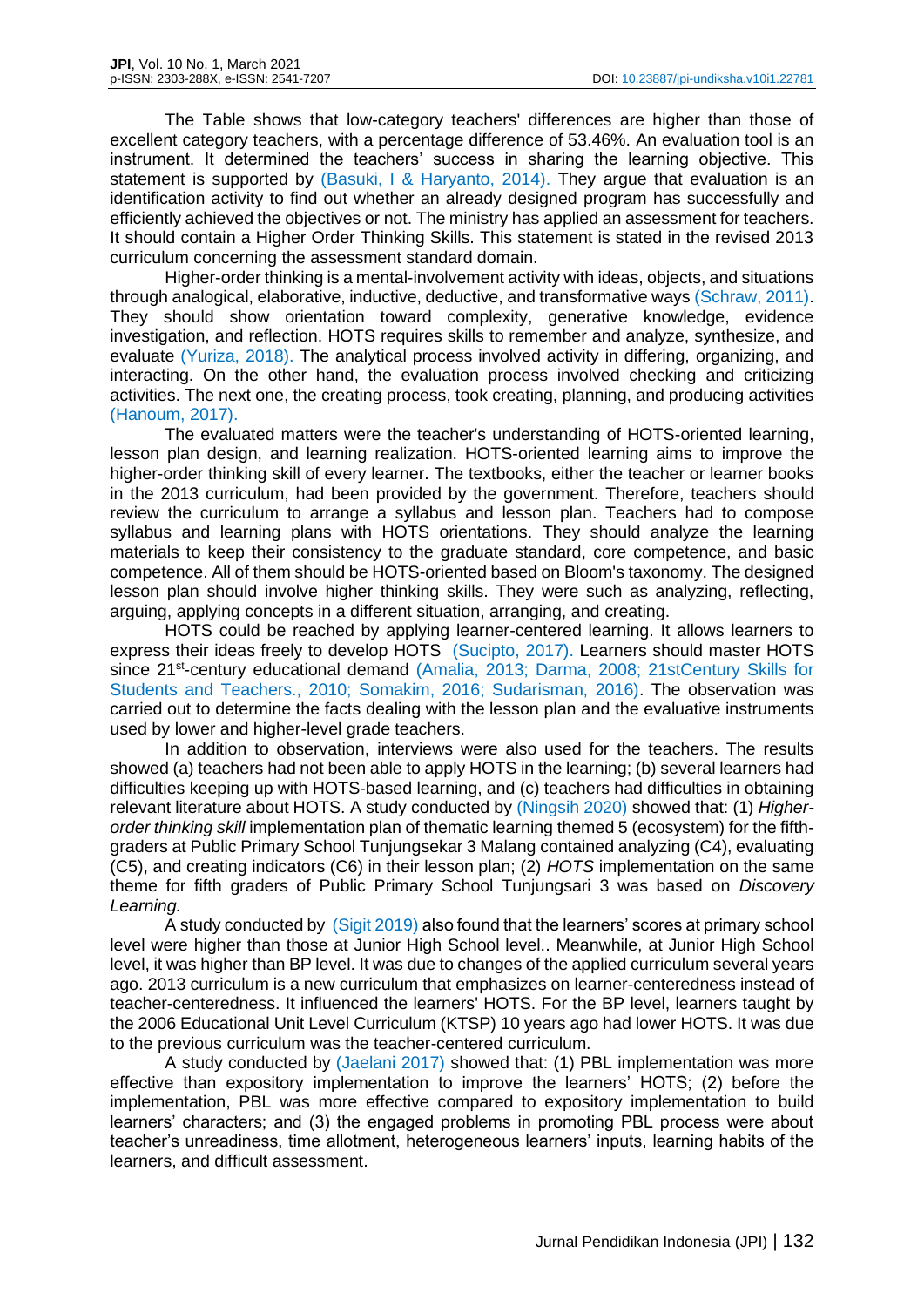A study conducted by (Widyaningsih 2020) showed that the developed learning media was categorized valid for all assessment aspects. They were such as layout, navigation, function, and pedagogy. Besides, learners' responses toward the applied interactive multimedia were effective and practiced in all assessment aspects. The learners appropriately responded toward HOTS skills. They could be developed during a learning process, included their analyzing, evaluating, and creating skills. Therefore, HOTS-oriented interactive multimedia through e-learning could be applied in physics learning. A study conducted by Dewi Endah Sari (Sari, 2020) showed that HOTS of female learners' achievements were not far different from those of male learners. Through this finding, Biology learning implementation at schools should also be innovative with various creative media to empower HOTS for male and female learners.

The research aimed to describe the HOTS implementation plan, *Problem Based Learning* plan toward learners and the engaged hindrances, to measure HOTS at various educational levels by using HOT-AEP, to improve HOTS and characters of the learners, to develop interactive multimedia with a purpose of e-learning, and to find out the sex type influences toward HOTS empowerments of the learners. Meanwhile, this research evaluated the teachers' understanding of HOTS-oriented learning characteristics, the lesson plan, and the evaluation at the whole primary schools of Depok district, Sleman municipality, Special Region of Yogyakarta, a *mixed-method* approach. The findings showed that HOTS-oriented learning had not been achieved ultimately, both from the teachers' understanding of the learning processes. Therefore, this research could be used as relevance and reference concerning HOTS-implementation evaluation at schools and teachers' skill improvement to promote HOTS for all learning components.

## **4. Conclusions and Suggestions**

HOTS-based learning implementation at primary schools in the Depok district had been carried out, although it was not maximal and in line with the 2013 regulation of Cultural and Educational Ministry. Therefore, there is a need for the government to socialize so that all teachers understand HOTS and could apply HOTS learning at schools based on the 2013 Regulation of Cultural and Educational Ministry. This research evaluated HOTS and expected to contribute to the educational world. It is primarily for educators to not only apply C-1 level (Cognitive Level) strategies, models, and learning methods; C-2 level (understanding) and C-3 level (applying). They are expected to apply the C-4 level (analyzing), C-5 level (evaluating or synthesizing), and C-6 level (creating) that are oriented on HOTS.

## **References**

- Amalia, R. (2013). *Penerapan model pembelajaran pembuktian untuk meningkatkan kemampuan berpikir matematis tingkat tinggi siswa SMA* (Doctoral dissertation, Universitas Pendidikan Indonesia).
- Anderson, L. W., & Bloom, B. S. (2001). *A taxonomy for learning, teaching, and assessing: A revision of Bloom's taxonomy of educational objectives*. Longman.
- Baird, J., Andrich, D., Hopfenbeck, T. N., & Stobart, G. (2017). Assessment and learning: fields apart? *Assessment in Education: Principles, Policy & Practice, 24 (3),* 317-350. https://doi.org/10.1080/0969594X.2017.1319337.
- Baris, M. F. (2015). European teachers' technological pedagogical content knowledge (TPCK) and educational use of web technologies. *European Journal of Educational Research, 4(4),* 149–155. https://doi.org/10.12973/eujer.4.4.149.
- Basuki, I & Haryanto. (2014). *Asesmen Pembelajaran*. PT Remaja Rosdakarya.
- BSNP. (2018). *Penerapan Soal Model HOTS dalam Ujian Nasional Perlu Diimbangi dengan Peningkatan Kemampuan Guru dan Siswa*. Badan Standar Nasional Pendidikan. http://bsnpindonesia.org/2018/04/21/penerapan-soal-model.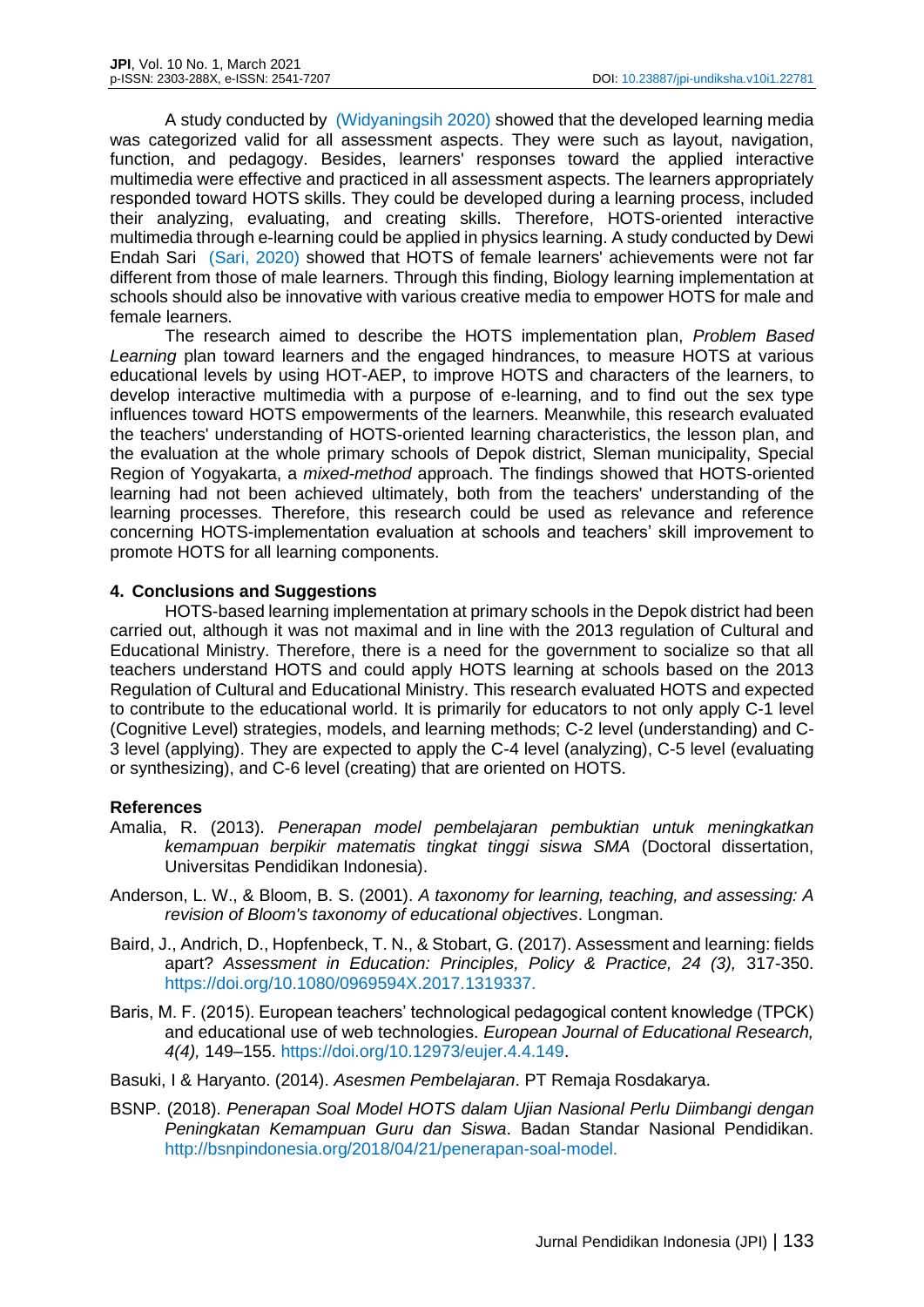- Budiman, A., & Jailani, J. (2014). Pengembangan instrumen asesmen higher order thinking skill (HOTS) pada mata pelajaran matematika SMP kelas VIII semester 1. *Jurnal Riset Pendidikan Matematika, 1(2)*, 139-151. https://doi.org/10.21831/jrpm.v1i2.2671.
- Budsankom, P., Sawangboon, T., Damrongpanit, S., & Chuensirimongkol, J. (2015). Factors Affecting Higher Order Thinking Skills of Students: A Meta-Analytic Structural Equation Modeling Study. *Educational Research and Reviews, 10(19),* 2639-2652. https://eric.ed.gov/?id=EJ1080273.
- Byrnes, J. (2008). *Cognitive development and learning in instructional contexts*. Pearson Education, Inc.
- Center, P. P. R. (2010). *21st Century Skills for Students and Teachers*. Honolulu: Kamehameha Schools. Research & Evaluation Division. Research & Evaluation Division.
- Copley, P. (2013). The need to deliver higher-order skills in the context of marketing in SMEs. *Industry and Higher Education, 27(6),* 465–476. https://doi.org/10.5367/ihe.2013.0181.
- Darma, M. (2008). Teknik penyusunan tes dan nontes. Mitra Cindikia.
- Deviana, T., & Kusumaningtyas, D. I. (2019). Analisis Kebutuhan Penyusunan Perangkat Pembelajaran Tematik Berbasis HOTS (Higher of Order Thinking Skills) pada Kurikulum 2013 di SD Muhammadiyah 05 Batu. *Edumaspul: Jurnal Pendidikan, 3(2),* 64-74. https://doi.org/10.33487/edumaspul.v3i2.141.
- Driana, E., & Ernawati, E. (2019). Teachers' understanding and Practices in Assessing Higher Order Thinking Skills at Primary Schools. *Acitya: Journal of Teaching and Education, 1(2)*, 110-118. https://journals.umkt.ac.id/index.php/acitya/article/download/233/109.
- Farisi, M. (2016). Developing the 21 st-century social studies skills through technology integration. *Turkish Online Journal of Distance Education-TOJDE, 17(1),* 16– 30. https://doi.org/10.17718/tojde.47374.
- FitzPatrick, B., & Schultz, H. (2015). Do curriculum outcomes and assessment activities in science encourage higher-order thinking? *Canadian Journal of Science, Mathematics and Technology Education, 15(2)*, 136-154. https://doi.org/10.1080/14926156.2015.1014074.
- Garcia, L. (2015). Environmental Science Issues for Higher- Order Thinking Skills (HOTS) Development: A Case Study in the Philippines. In *Biology Education and Research in a Changing Planet*, (45–54). https://doi.org/10.1007/978-981-287-5242.
- Hanoum, R. N. (2014). Mengembangkan keterampilan berpikir tingkat tinggi mahasiswa melalui media sosial. *Edutech, 13(3)*, 400-408. https://doi.org/10.17509/edutech.v13i3.3093.g2114.
- Heong, Y. M., Yunos, J. M., Othman, W., Hassan, R., Kiong, T. T., & Mohamad, M. M. (2012). The needs analysis of learning higher order thinking skills for generating ideas. *Procedia-Social and Behavioral Sciences, 59*, 197-203. https://doi.org/10.1016/j.sbspro.2012.09.265.
- Ichsan, I. Z., Sigit, D. V., Miarsyah, M., Ali, A., Arif, W. P., & Prayitno, T. A. (2019). HOTS-AEP: Higher Order Thinking Skills from Elementary to Master Students in Environmental Learning. *European Journal of Educational Research, 8(4),* 935-942. https://eric.ed.gov/?id=EJ1231652.
- Jailani, J. (2014). Pengembangan Bahan Ajar Matematika yang Berorientasi pada Karakter dan Higher Order Thinking Skill (HOTS). *PYTHAGORAS: Jurnal Pendidikan Matematika, 9(1),* 45-59. https://doi.org/10.21831/pg.v9i1.9063.